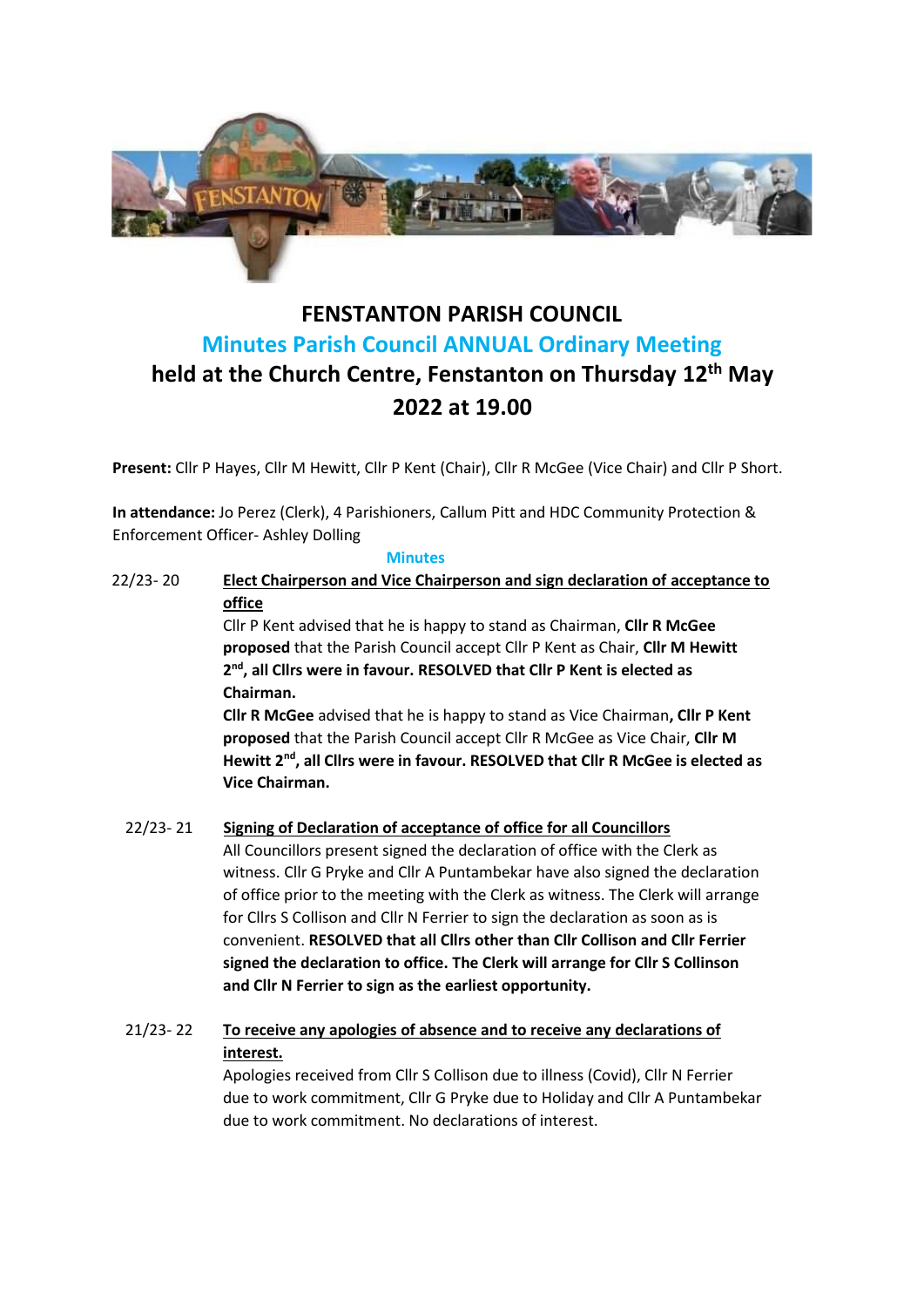**Comments and observations from members of the public** (NB comments should be relevant to items on this agenda only)

Meeting closed 19.03

A Parishioner – (Secretary from the Allotments Society) spoke about the future of the allotments and thanked the Parish Council for its support and for Cllr R McGee joining the steering committee as Parish Council representative. She spoke about securing the future of the allotments and building financial stability. They will be charging new members £30.00 and currently have 20 people on the waiting list. The new allotment site will provide 12-13 new plots. She advised the Parish Council that there is a big problem with rabbits and muntjac deer eating produce and they would like the Parish Council to consider a grant for fencing. She provided two options: 1) For the PC to pay for fencing to 3 sides of the plot with on side paid for by plot holders the cost of this would be £2,800.00 or 2) For the PC to pay for all fencing this would be an additional cost of £1,350.00.

A Parishioner discussed the change of access at the Fen and would like the Parish Council to approve the new gate option. She also discussed the cutting of the verges. She advised that when the Fen bridle path was originally discussed that 4 cuts per year were promised.

The Parish Council will address these items when at the appropriate point on the agenda.

HDC Community Protection & Enforcement Officer- Ashley Dolling – addressed the Parish Council and gave an oversight of his role. His remit is to deal with environmental crime and anti-social behaviour, this includes fly tipping, abandoned vehicles, Dog fouling, control, attacks and noise disturbance, as well as neighbour disputes and causing nuisance. With regards to Dog fouling, he can provide stickers to make parishioners aware of the fines that can be imposed and also patrol hot-spot areas, he encourages Parishioners to contact him if they witness or know of regular offenders. He is able to give fixed penalty fines.

Ashley may also be able to help with the suspect drug dealing that is happening in the village and will speak with the neighbourhood policing team in St Ives. Meeting opened 19.29

## 22/23- 23 **To approve the minutes of the Parish Council Meeting held on Thursday 14th April 2022.**

**Cllr P Hayes proposed** that the minutes of the Parish Council meeting held on Thursday 14th April 2022 were a true record of the meeting. **Cllr M Hewitt**  2<sup>nd</sup>, All Clirs were in favour. RESOLVED that the minutes are approved as a true record.

- 22/23- 24 **To receive reports from the County and District Council** None present.
- 22/23- 25 **To discuss and decide on the co-opting of a New Council Member and sign declaration to office** Callum Pitt has applied to become a Parish Councillor and attends the meeting**. Cllr P Kent proposed** that Callum Pitt be co-opted onto Fenstanton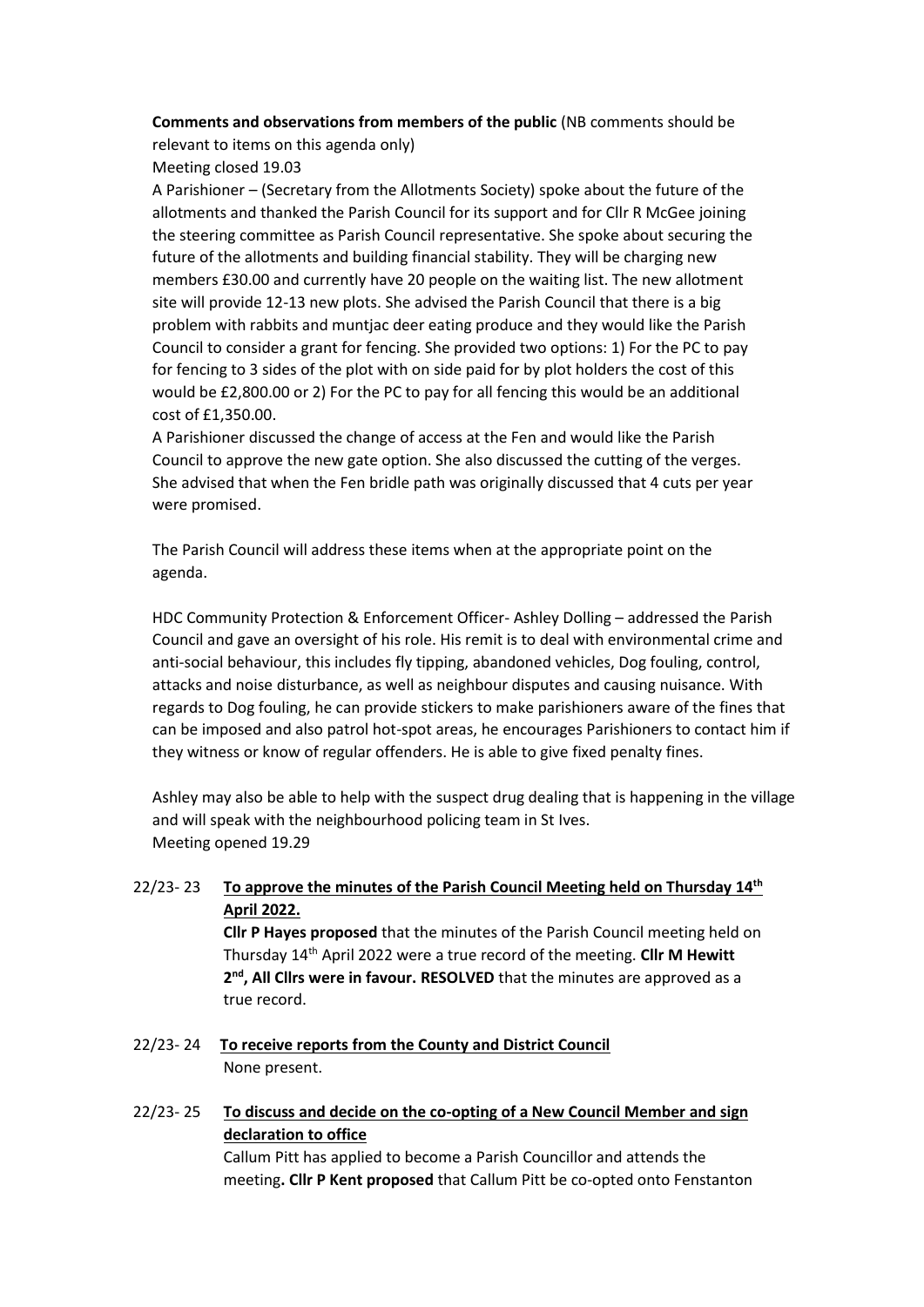Parish Council, Cllr P Hayes 2<sup>nd</sup>, All Cllrs were in favour. Callum has signed the declaration to office and participates in the rest of this meeting. **RESOVED that Callum Pitt is co-opted as a Parish Councillor.**

#### 22/23- 26 **To review current committees and sub committees – see appendix A**

The Parish Council discussed the current committees and sub committees, as 3 Councillors are no longer on the Parish Council.

General Purposes committee – Paula Short will join.

Finance and Constitution committee – Martin Hewitt and Callum Pitt will join. Planning committee – to discuss at next meeting when more Councillors are present.

Burial Board Committee – Peter Hayes will join.

Footpath working group – the Clerk will add a note to Spectrum to see if a Parishioner would like to join.

Flood working group – Cllr P Kent will join.

Hampton working group – will remain as before with Kevin Mitchell as a Parishioner.

Transport working group – will be absorbed by the General Purposes committee.

**Cllr R McGee proposed** that the Parish Council accept the changes**, Cllr M Hewitt 2nd, all Cllrs were in favour. RESOLVED to make the above changes to committees and working groups.**

## 22/23- 27 **To review and approve the current policies**

Cllrs discussed that there were no changes to current policies other than the newly adopted Code of Conduct which has previously been approved. **Cllr R McGee proposed** that all policies are approved, **Cllr M Hewitt 2nd, all Cllrs were in favour. RESOLVED that all policies have been reviewed and approved by the Parish Council.**

#### 22/23- 28 **LHI London Road – approved by CCC**

The LHI for London Road, St Ives has been approved, the next step will be the outline design, followed by consultation. The process will take time.

#### 22/23- 29 **Discuss the possibility of Electric Vehicle charging points in the Village**

With Climate Change in mind, the Parish Council are interested to learn whether it would be possible to have Electric Vehicle charging points in the Village. In the Local Plan it says that car parks with 20 spaces or more are eligible. The Shell Garage will have 4 points. The Parish Council will investigate this further and look at whether it is possible to get funding for points in two locations in the Village. **Cllr M Hewitt proposed** that he will investigate further and speak with District Councillor Clare Tevlin to see what funding is available, **Cllr R McGee2nd, All Cllrs were in favour. RESOLVED to investigate further and bring back to a future meeting.**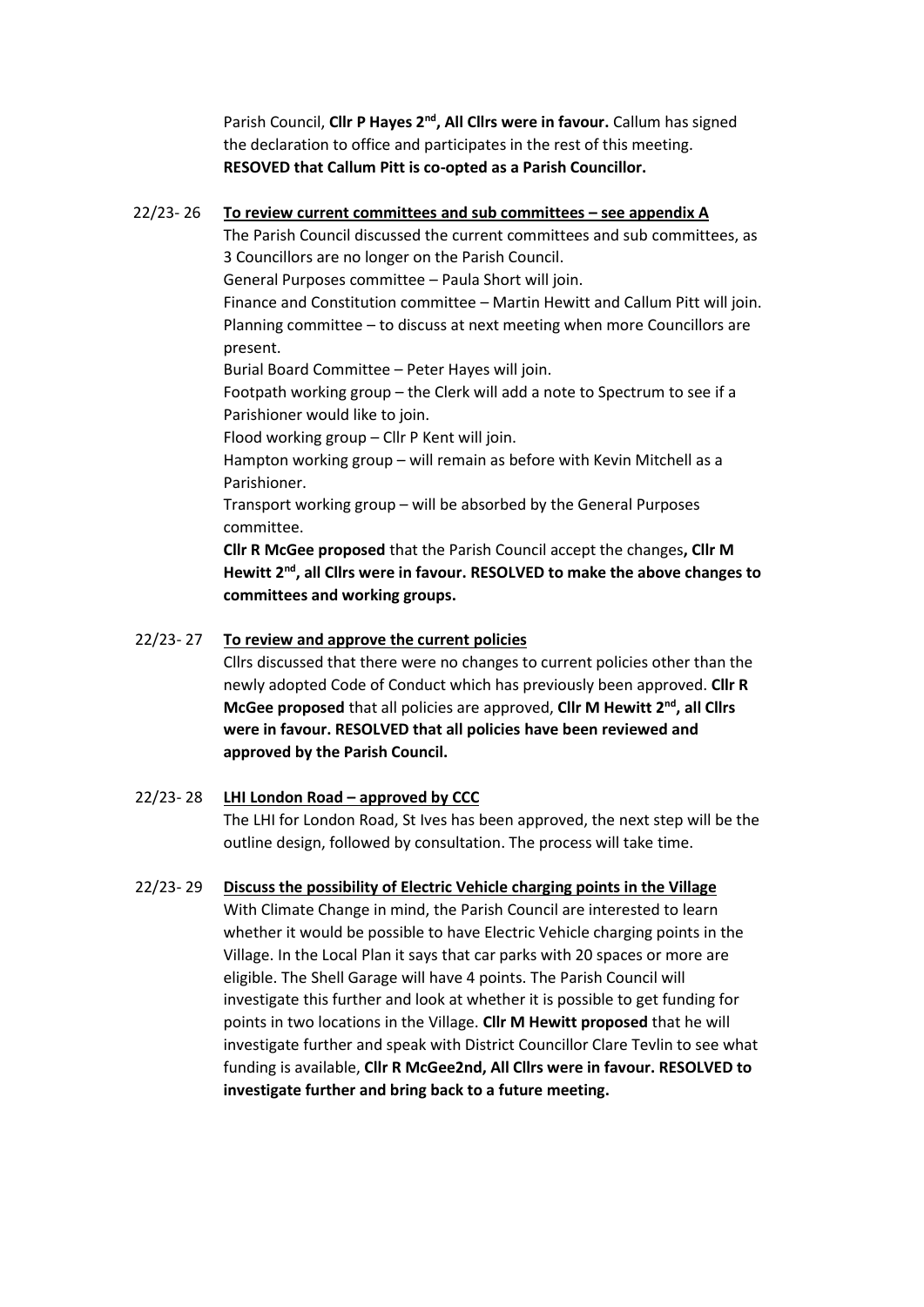## 22/23- 30 **Discuss the possibility of having an access path/walkway at the back of Pitfield Close to the Headlands**

The Parish Council has been approached by residents asking for an access pathway from Pitfield to Simmer Piece. Cllr R McGee advised that this land is privately owned and the PC would not be able to get permission. However, there is an alternative path from Pitfield to Cranesbrook, the path needs upgrading, but has been used for many years and it may be possible to apply for definitive rights, proof of use over a period of 20 years would be required. If right of way was granted an upgrade to the path could be considered. To apply for a right of way the owner and occupier would need to be notified. This matter will go to the Footpath working party to discuss further. **RESOLVED to be discussed further at Footpath working party meeting**.

22/23- 31 **Discuss the possibility of installing a litter bin at the Busway end of the Fen** Cllr R McGee will discuss with CCC Highways and HDC.

## 22/23- 32 **Discuss email received from CTC Cambridge regarding improvements to the Low Road**

The Parish Council discussed the proposal put forward by CTC Cambridge for the possible changes to the Low Road and a trial period. **Cllr R McGee proposed** that the Parish Council support in principle a change to the Low Road and support a trial of the proposed changes, **Cllr P Hayes 2nd, 4 Cllrs were in favour and 2 Cllrs abstained. RESOLVED that the Parish Council would be supportive of a trial change to the Low Road.** The Clerk will write to advise County Councillor D Dew and CTC Cambridge.

## 22/23- 33 **Discuss the possibility of having a permanent speed indicator on the High Street**

The Parish Council will place the portable MVAS on the High Street for a time to function as a deterrent for speeding and gather further data. Once the 20mph speed limit has been introduced the Parish council will monitor the situation and review. **RESOLVED to put the portable MVAS on the High Street for a few weeks and review once the 20mph speed limit is in place.**

22/23- 34 **Discuss attendance of virtual attendance of virtual roundtable meeting with the Police and Crime commissioner Darryl Preston on the 11th July 2022** Cllr P Kent will attend the virtual meeting. **RESOLVED that Cllr P Kent will attend.**

## 22/23- 35 **Discuss asking a Tree surgeon to look at the Tree overhanging the Pond**

Cllr P Kent and Cllr R McGee met with a representative from the Fen Group to discuss the Pond and water levels. The large Tree to the back of the Pond impacted on the compacting of the clay so this could be partly to blame for the low water level as well as the amount of water the Tree takes from the Pond. It is possible that one of the two drains supplying rainwater to the Pond is blocked and will need clearing. Cllr R McGee has contacted 4 Tree surgeons. One did not respond, two said it was too large for them and one quoted approximately £1000.00. **Cllr R McGee proposed** that the Parish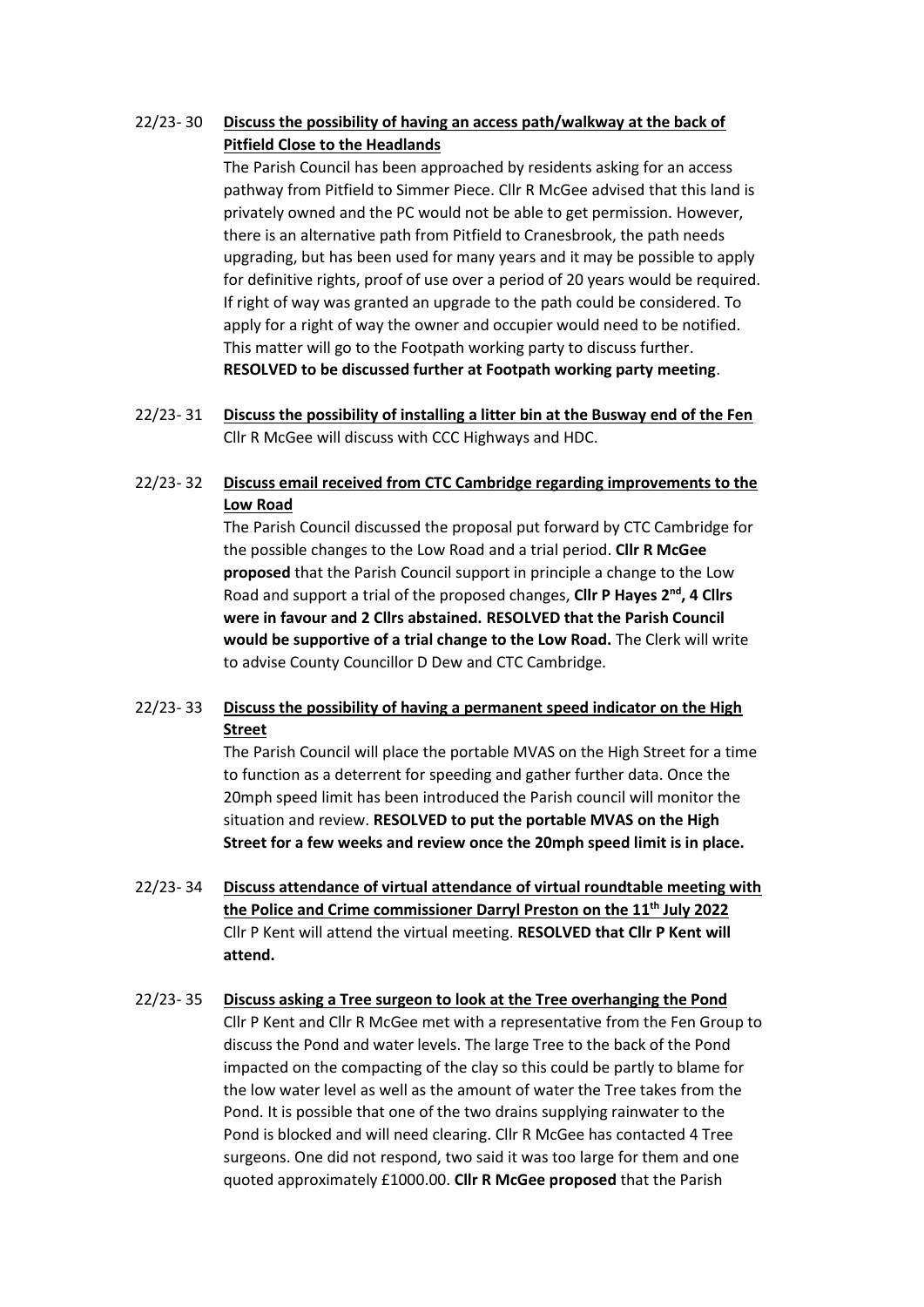Council approve a spend of up to £1200.00 for the removal, **Cllr P Kent 2nd , All Cllrs were in favour. RESOLVED to spend up to £1200.00 to have the Tree removed.**

#### 22/23- 36 **Discuss the new gate system for The Fen**

Cllr P Kent advised that he has spoken with Patrick Joyce at CCC and been told that the new gate system would be installed by Lattenbury Farm and therefore farm vehicle access should not be an issue. Both the Fen Residents and the Swavesey & District Bridleways Association are in favour of the new gate. Therefore, **Cllr P Kent proposed** that the Parish Council approve the new gate, **Cllr R McGee 2nd, All Cllrs were in favour. RESOLVED to approve the new gate. The Clerk will inform CCC.**

#### 22/23- 37 **Discuss a long-term solution for the locking of the MUGA**

The Clerk advised that the two padlocks that have recently been purchased at a cost of over £50.00 each, have gone missing within weeks of being put on the MUGA. The Parish Council will need to consider other options. The Clerk suggested that a combination bicycle lock secured by a key lock padlock may work and would be worth trialling before looking at more expensive options. It was agreed to try this option. **RESOLVED that a combination bicycle lock be trialled.** 

## 22/23- 38 **Discuss and decide on any action required for 1A Bus service**

The Parish Council have been made aware of possible loss of funding for the 1A bus service. The Parish Council agree that is would be a huge loss to the residents in the Village that use this service regularly and needs to be retained. **Cllr P Kent proposed** that the Clerk write to the Greater Cambridge Partnership to ask that they fund this much needed service, **Cllr P Hayes 2nd, All Cllrs were in favour. RESOLVED that the Clerk will write to the Greater Cambridge Partnership.**

## 22/23- 39 **Discuss the Glebe Allotments**

Cllr R McGee gave background information regarding the Allotments. He discussed the request from the Allotment Society for funding towards the fencing that is required in order to keep rabbits and muntjac out. Cllr R McGee advised that the cost for the legal fees would be in the region of £2,300, this has previously been approved. Cost for fencing depending on which option the Parish Council may support would be either £2,800 or £4,200. Cllr P Kent felt that the Parish Council should support as it is a significant amenity. The Clerk advised that as costs were unknown when the agenda was published and that this item should be discussed again at the next PC meeting. **Cllr R McGee proposed** that the PC agree in principle but bring back to the next meeting, **Cllr P Kent 2nd, All Cllrs were in favour. RESOLVED to bring back to discuss at the next PC meeting when costs are published on the agenda.**

22/23- 40 **Approve draft accounts for FY 2020/21 and sections 1 and 2 of the AGAR** The internal audit was completed and signed by the internal auditor today 12.05.2022.